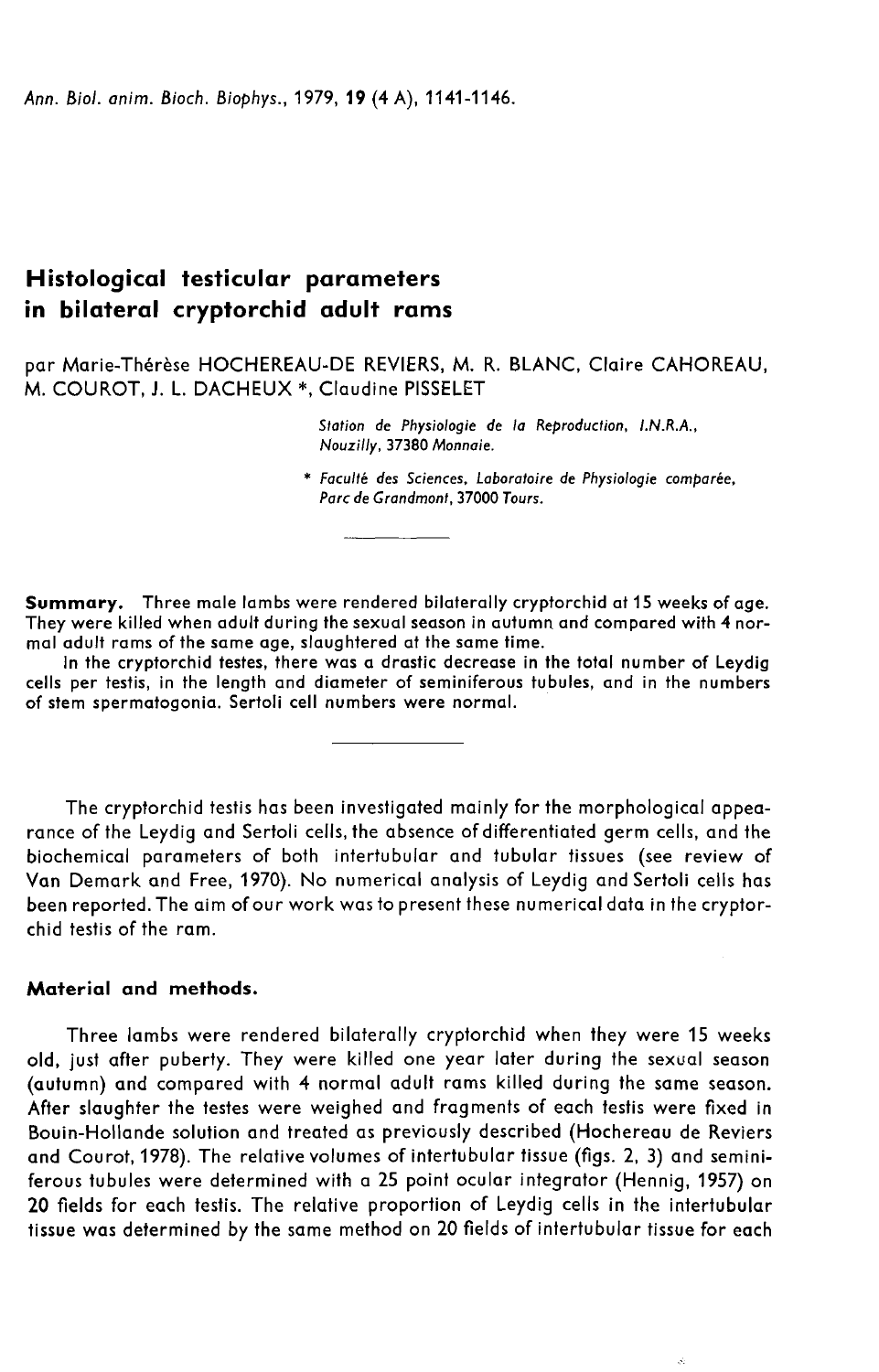#### M.-T. HOCHEREAU-DE REVIERS et al.

testis. The total volumes of intertubular tissue, Leydig cells and tubular tissue were then calculated from the testis volume and the relative volume of each element respectively. The diameter of the seminiferous tubules was measured with an ocular micrometer on 20 cross sections of tubules per testis. The cross sectional areas of the cytoplasm and nuclei of Leydig cells (figs 4, 5) and that of the nuclei of Sertoli cells were estimated from camera lucida drawings of 20 cells per animal. From the estimation of Leydig cell volume, the total number of Leydig cells per testis was calculated. The Sertoli cells and type  $A_0$  and  $A_1$  spermatogonia of each animal (Hochereau-de Reviers, Ortavant and Courot, 1976) were counted in 10 ym-thick cross sections at stage 8 of Ortavant's classification (1958). The true numbers of these cells per cross section were calculated by the formula of Abercrombie (1946) as modified by Ortavant (1958). The total numbers of Sertoli cells and  $A_0$  and  $A_1$  spermatogonia per testis were determined as described by Attal and Courot (1963).

## Results.

Cryptorchidism resulted in drastic decreases in testis weight  $(x 0.12, fig. 1a)$ , total volume of intertubular tissue per testis ( $\times$  0.18, fig. 1b), and total volume of Leydig cells per testis ( $\times$  0.16, fig. 1c). However, the cytoplasmic and nuclear cross sectional



FIG. 1. - Comparisons of histological parameters in normal NSS and cryptorchid Enters of adult rams  $(m \pm s. e. m.)$ . a) Testis weight (g) b) Total volume of intertubular tissue per testis (cm<sup>3</sup>);

c) Total volume of Leydig cells per testis (cm<sup>3</sup>) ; d) Leydig cells : individual cytoplasmic cross sectional area ( $\mu$ m<sup>2</sup>) ; e) Leydig cells : individual nuclear cross sectional area ( $\mu$ m<sup>2</sup>) ; f) Total number of Leydig cells per testis  $(\times 10^8)$ ; g) Total length of seminiferous tubules per testis (m); h) Mean tubular diameter of seminiferous tubules  $(\mu m)$  ; i) Sertoli cells : individual nuclear area  $(\mu m^2)$ ; j) Total corrected number of Sertoli cells per testis ( $\times$  10<sup>8</sup>); k) Total corrected number of  $\hat{A}_0$  reserve spermatogonia per testis ( $\times$  10<sup>6</sup>) ; *l*) Total corrected number of  $A_1$  renewing spermatogonia per testis ( $\times$  10<sup>6</sup>).

1142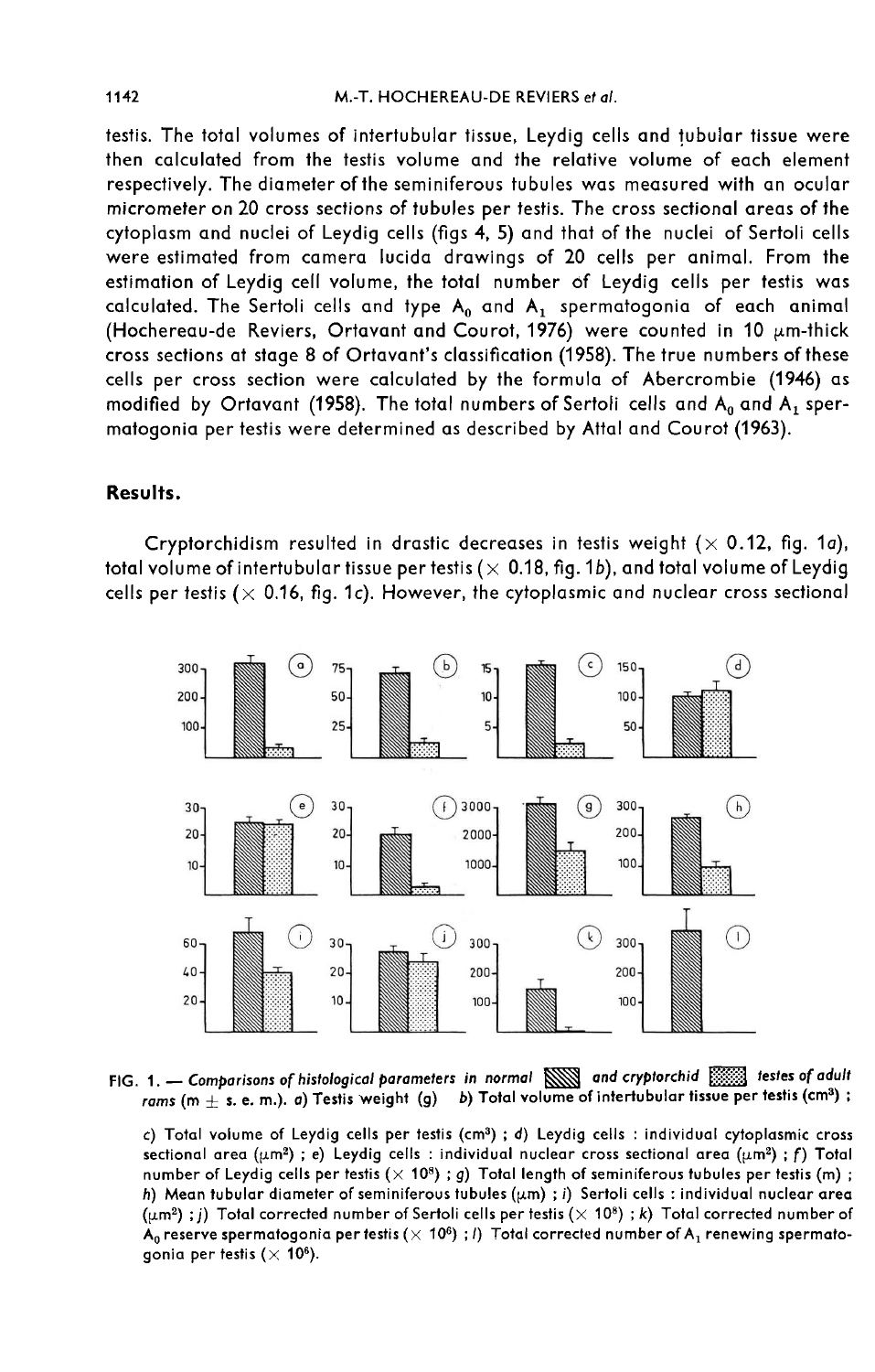areas of the Leydig cells were not modified by cryptorchidism (figs 1d, e, 4 and 5), and from these last data we deduced that the total number of Leydig cells per testis was greatly diminished by cryptorchidism ( $\times$  0.14, fig. 1f).

The total length of seminiferous tubules per testis and their mean diameter were reduced after cryptorchidism (respectively  $\times$  0.5, fig. 1g and  $\times$  0.4, fig. 1h), The nuclear cross sectional area of Sertoli cells was decreased after cryptorchidism ( $\times$  0.6, fig. 1*i*), while their total number per testis was not significantly affected (fig. 1*j*).

 $A_0$  reserve stem cells were scarcely observed in the tubules of adult cryptorchid rams (fig. 1k), while  $A_1$  spermatogonia were never observed (fig. 11).

## Discussion and conclusion.

The decrease in testis weight of the ram after cryptorchidism resulted from depletion of both intertubular and tubular tissues.

The total volume of Leydig cells per testis was drastically reduced by cryptorchidism. A similar depletion was observed in unilateral cryptorchid pigs (Van Straaten and Wensing, 1977). Despite this, neither the area of Leydig cell cytoplasm nor that of the nuclei was affected, although changes were observed in the unilateral cryptorchid (Van Straaten and Wensing, 1977 ; Hochereau-de Reviers et al., unpublished data). Cellular size of Leydig cells in normal and cryptorchid ram testes showed skewed distributions. Contrary to the bimodal distribution of these cells in the boar (Van Straaten and Wensing, 1977), the populations of Leydig cells in the ram were homogeneous. However, we formerly numbered and analysed only the morphologically active looking Leydig cells and possibly underestimated the values, as the precursors or the degenerated Leydig cells could not be identified. But to obtain an identical total volume of Leydig cells in normal and cryptorchid testes, it would be necessary for the totality of the cryptorchid intertubular tissue to be occupied by Leydig cells : in fact, there were also blood vessels, fibroblasts and peritubular cells. As a consequence of the decreased total volume and constant individual cellular volumes of Leydig cells, the total number of Leydig cells per testis was greatly reduced by cryptorchidism. This decrease in Leydig cell numbers could be due to blockage of Leydig cell mitoses by elevated temperature, to a non-differentiation of Leydig cells from their precursors, or to degeneration of Leydig cells formed before the animals were rendered cryptorchid. Despite these decreased numbers, the plasma levels of testosterone in the peripheral blood (Cahoreau et al., 1979) were equivalent to that of normal rams at the same season (Garnier et al., 1978). This may be related to increased steroid synthesis by these Leydig cells, since androgen concentrations in the interstitial fluid of the cryptorchid testis were higher than those in normal testes (Hagends et al., 1978a) due to the enhancement of steroid biosynthesis by elevated temperature (Gospodarowicz and Legault-Démare, 1962).

The depletion of the total volume of seminiferous tubules per testis was due to a decrease in both the length and the diameter of the seminiferous tubules. This resulted in a diminution in the surface of the basal lamina of the seminiferous tubules, possibly correlated with qualitative changes in it. Hadziselimovic and Seguchi (1973) observed an increase in collagen in the peritubular cells and a thickening of the basal membrane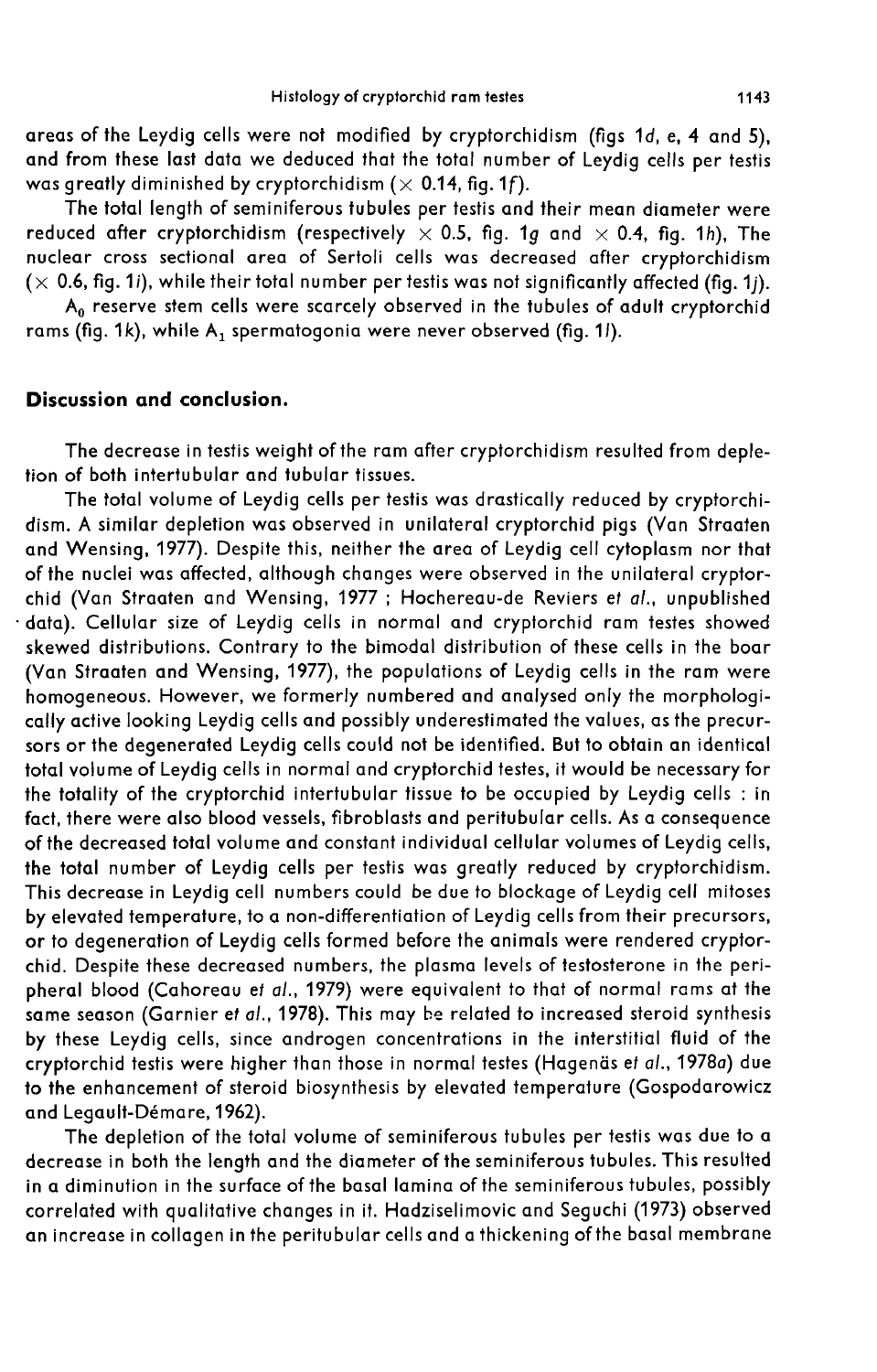in cryptorchid testes of the human infant. The total number of Sertoli cells per testis was not affected by cryptorchidism in the present experiment which was performed at an age (15 weeks) when supporting cell division has definitively stopped (Courot, 1971). In another group of animals where unilateral cryptorchidism has been induced earlier in life, when the lambs were 6 weeks old, the total number of Sertoli cells per testis was diminished (Blanc et al., 1977). The cross sectional nuclear area of Sertoli cells was decreased by cryptorchidism. In such animals the mean plasma levels of FSH were significantly elevated, compared with that of normal animals (Blanc et al., 1978), as were the interstitial fluid FSH levels (Hagenäs et al., 1978b) ; despite this, FSH receptors in the cryptorchid Sertoli cells were greatly reduced as compared to those of the normal rat testis (Hagends et al., 1978a). The elevation of plasma FSH levels would result from an absence of secretion of inhibin in the presence of normal testosterone plasma levels (Blanc et al., 1978). Secretion of œstrogens was reported to be normal or decreased in cryptorchid animals (Liptrap and Raeside, 1970 ; Abney et al., 1977).

In the adult cryptorchid ram few  $A_0$  and  $A_1$  spermatogonia were present in the abdominal testis, while gonocytes have been shown to divide in the abdominal foetal testis at the same temperature (Courot, 1971). This could be due to the high sensitivity of differentiated germ cells to elevated temperatures in the ram (Waites and Ortavant, 1968).

In conclusion, the total number of Leydig cells per testis is drastically reduced while their androgen secretion is enhanced. The total number of Sertoli cells per testis is not modified. Although cryptorchidism occurred after cessation of supporting cell mitoses, secretion of inhibin is drastically depressed (Blanc, et al., 1978). In adult rams, most of the stem cells had degenerated after cryptochidism, despite the fact it occurred late during the life.

> Reçu en janvier 1979. Accepté en avril 1979.

Acknowledgments. - The skilled technical assistance of Mrs. Christine Perreau and Mr. J. C. Poirier is acknowledged. This work was supported by DGRST, grant No. 76-7-0047. The authors thank Dr. Meredith Lemon for her help in preparing the manuscript in English.

Résumé. Trois agneaux Préalpes âgés de 15 semaines ont été rendus bilatéralement cryptorchides. Ils ont été abattus à l'âge adulte durant la saison sexuelle (automne) et comparés à 4 béliers adultes normaux castrés au même âge et à la même saison.

tante du nombre total de cellules de Leydig par testicule, du diamètre et de la longueur des tubes séminifères et des spermatogonies souches alors que le nombre de cellules de Sertoli est maintenu normal.

FIGS. 2, 3. — Microscopic appearance  $(\times 200)$  of cryptorchid (2) and normal (3) testes :<br>intertubular tissue ;  $\sum_{n=1}^{\infty}$  seminiferous tubules.

FIGS. 4, 5. - Microscopic appearance ( $\times$  1 000) of intertubular tissue in cryptorchid (4) and normal (5) testes : The drawing shows the nuclear and cytoplasmic limits of a cross-sectioned Leydig cell **in the Second**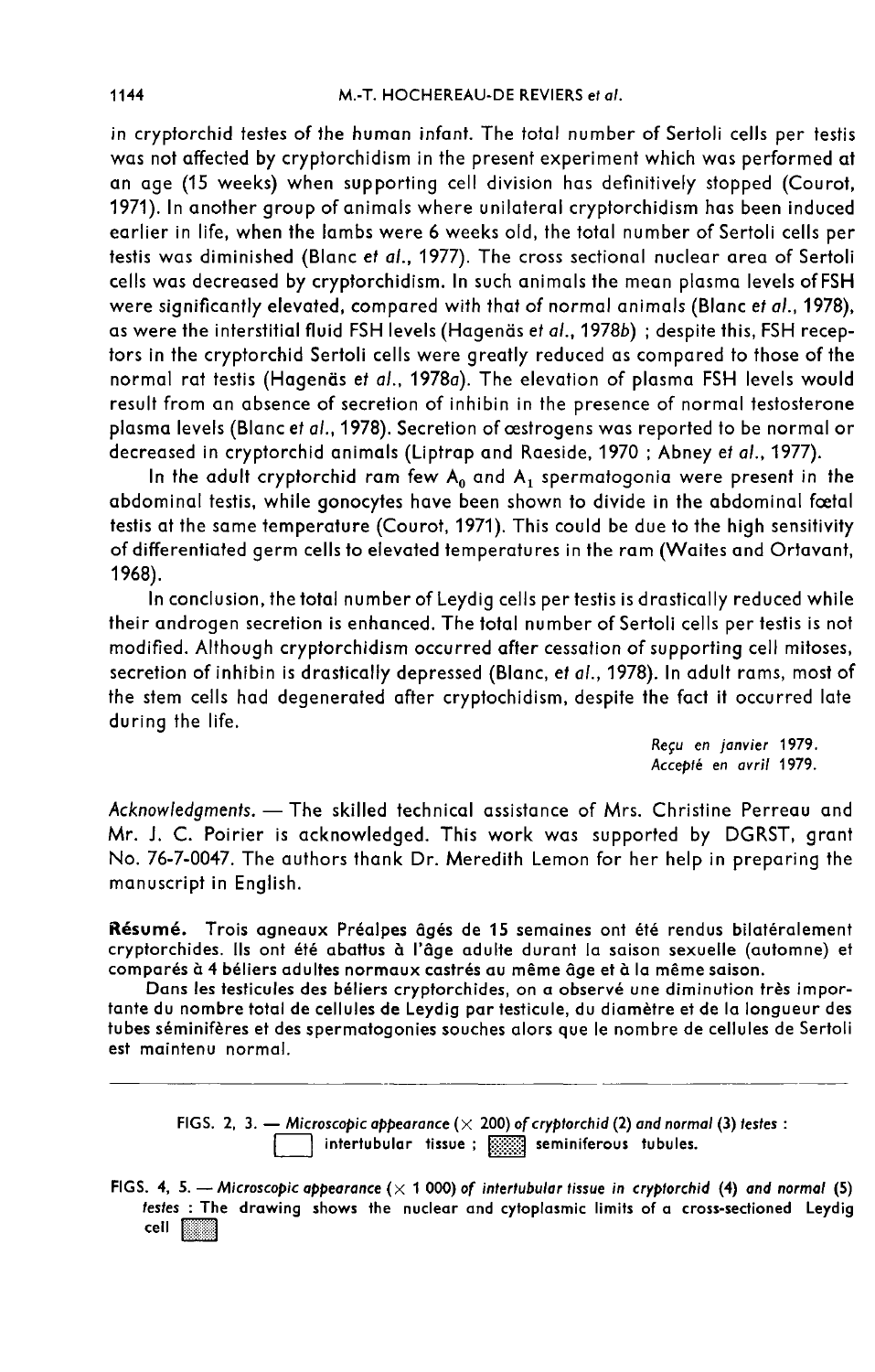